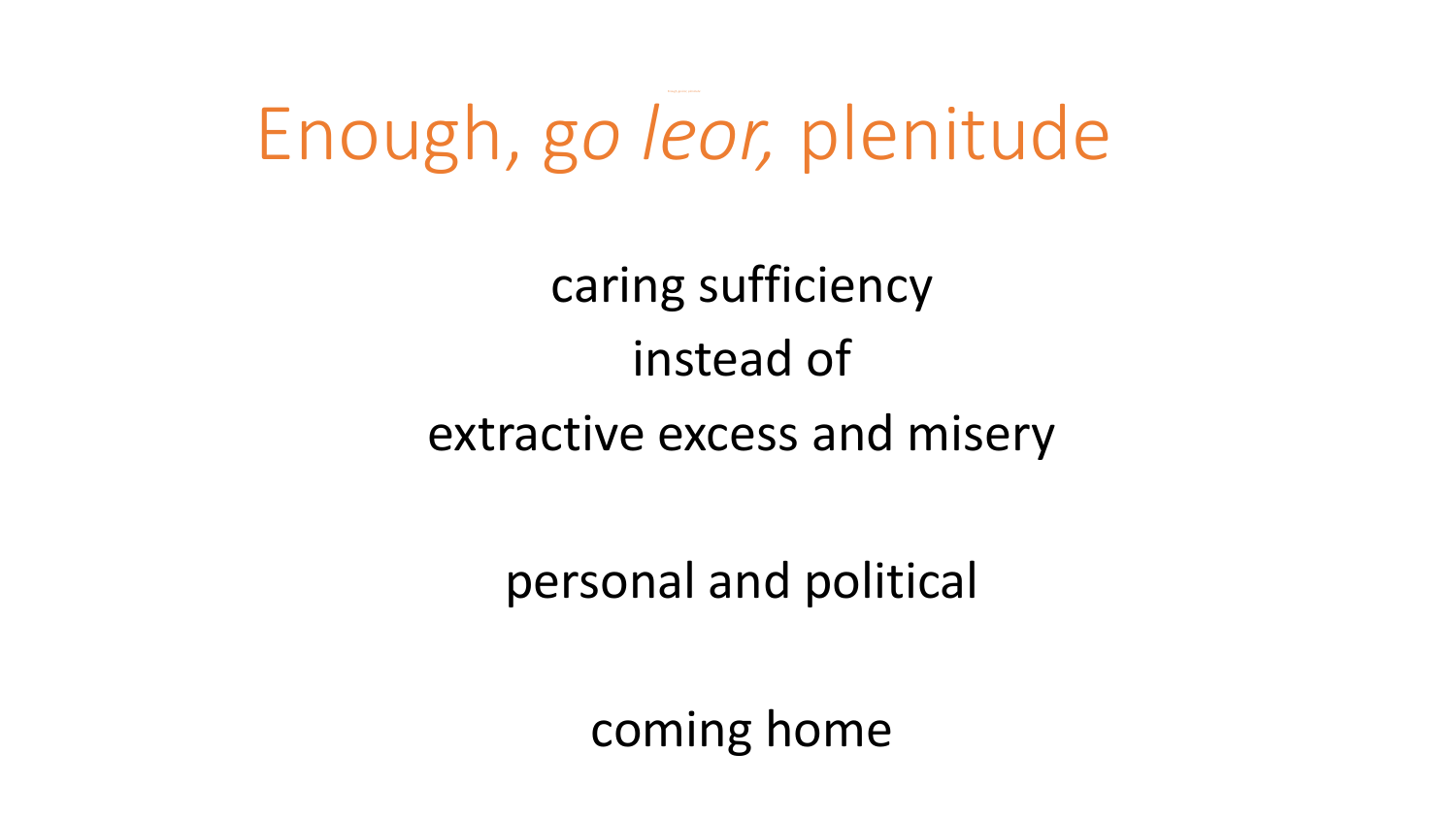# **Enough interweaves**

Ecology: systems, connection, interdependence, diversity, polycultures, the value of 'ordinary'

Ethics: a moral compass of equality, sharing, sufficiency for all; ethical thrift; politics

Aesthetics: beauty of limits and of diversity; conviviality; joy; satisfaction of the 'sweet spot' /finding 'home'; what needs to shrink, what needs to grow?

Ecological economics: sane, humane; fitting the capacity of the earth; serving people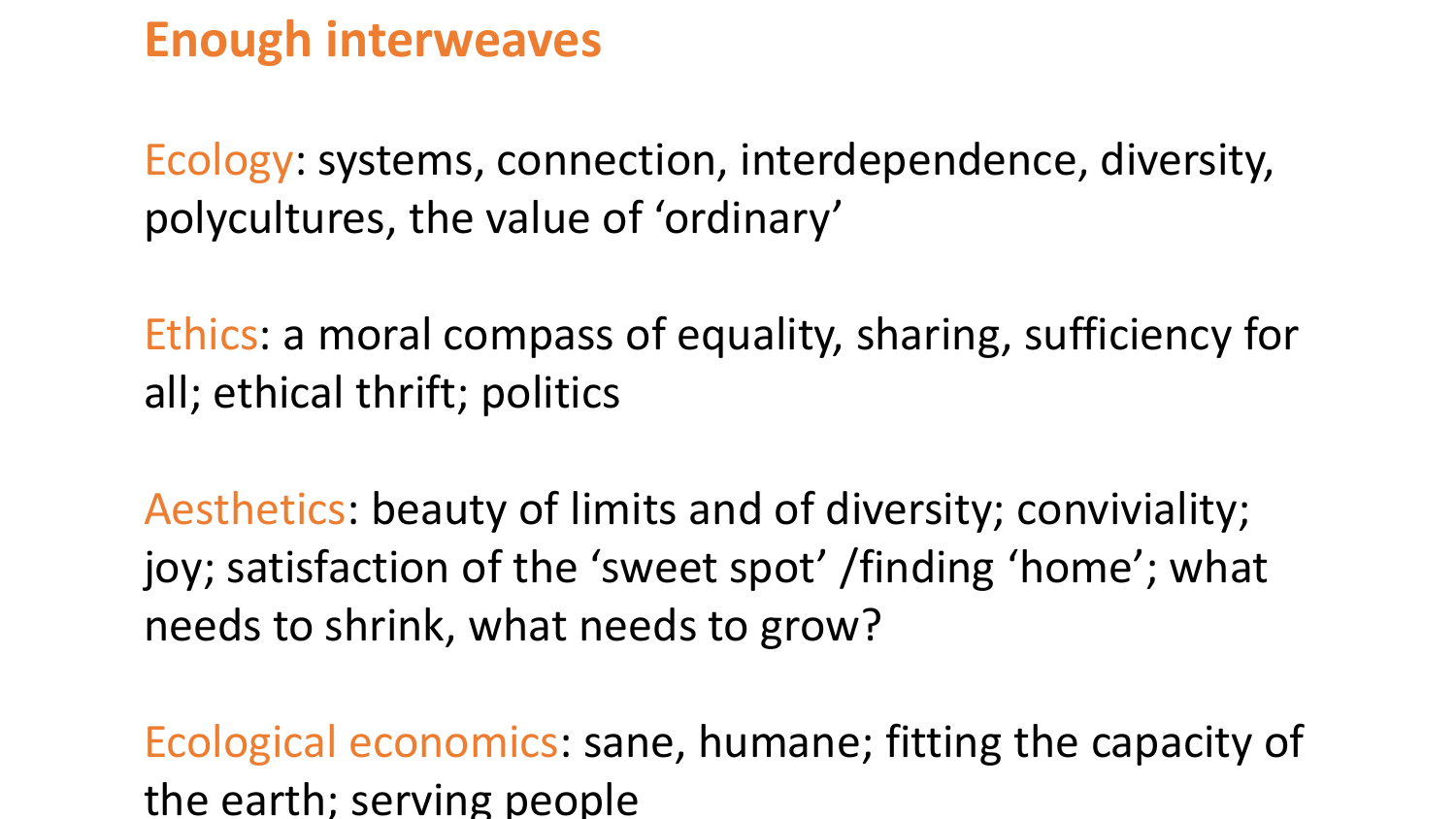## **The consequences of ignoring enough**

The **ecological ceiling** and the **social foundation** are breached and safety is compromised (Kate Raworth, Doughnut Economics)

-- biophysical and socioeconomic **shocks and breakdowns** – already happening – we don't know how they will play out over time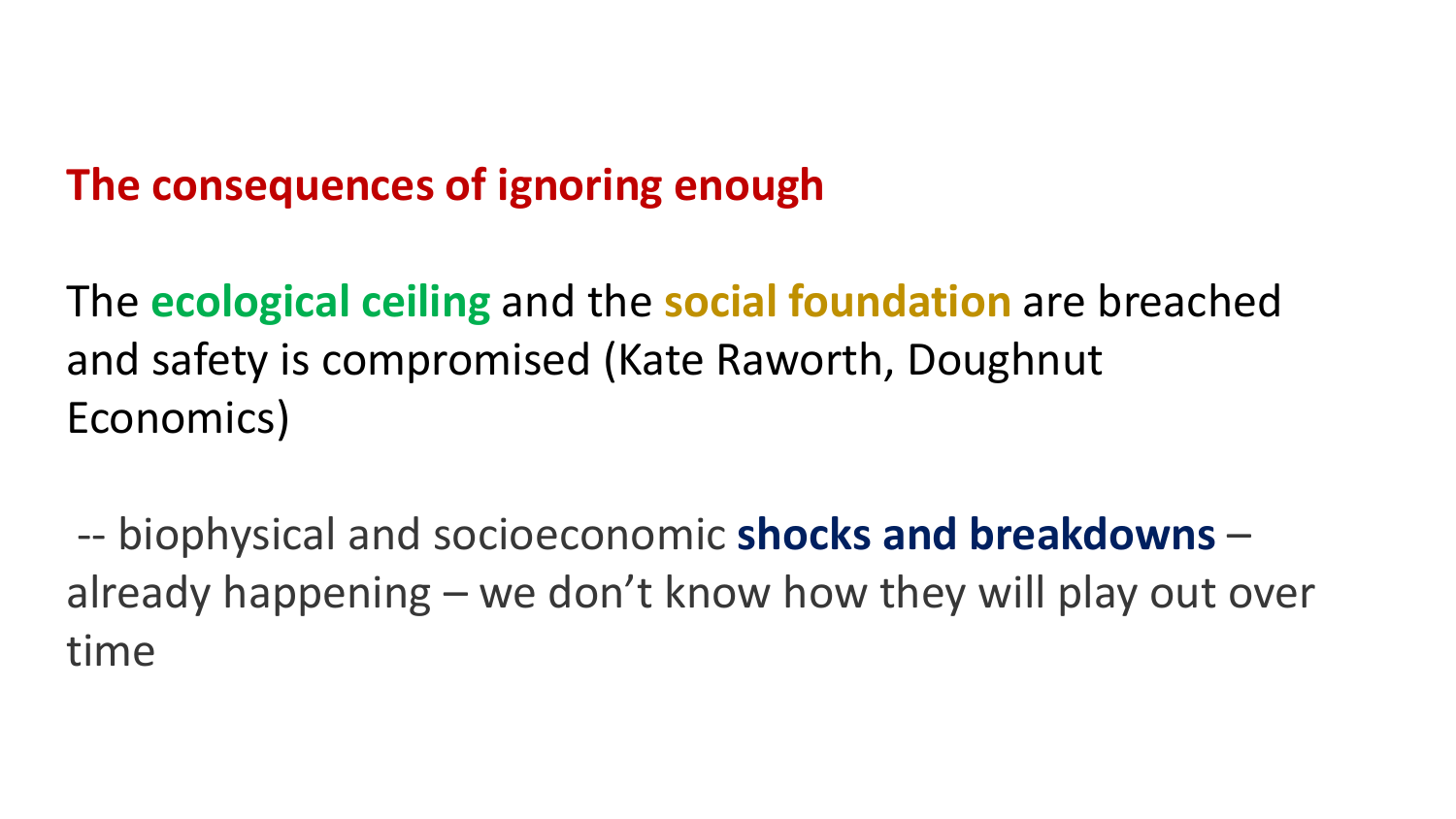#### **Why does enough get ignored?**

- Cheap fossil fuels (until recently)
- Money moving easily around the world
- Most money is lent into existence, with interest, by private institutions, economies have to expand to service debt
- Speculation on land values -- high land /house /rent prices
- People have to constantly increase their 'productivity', often in useless or harmful jobs (Margrit Kennedy), regardless of social or ecological costs

Political decisions let this happen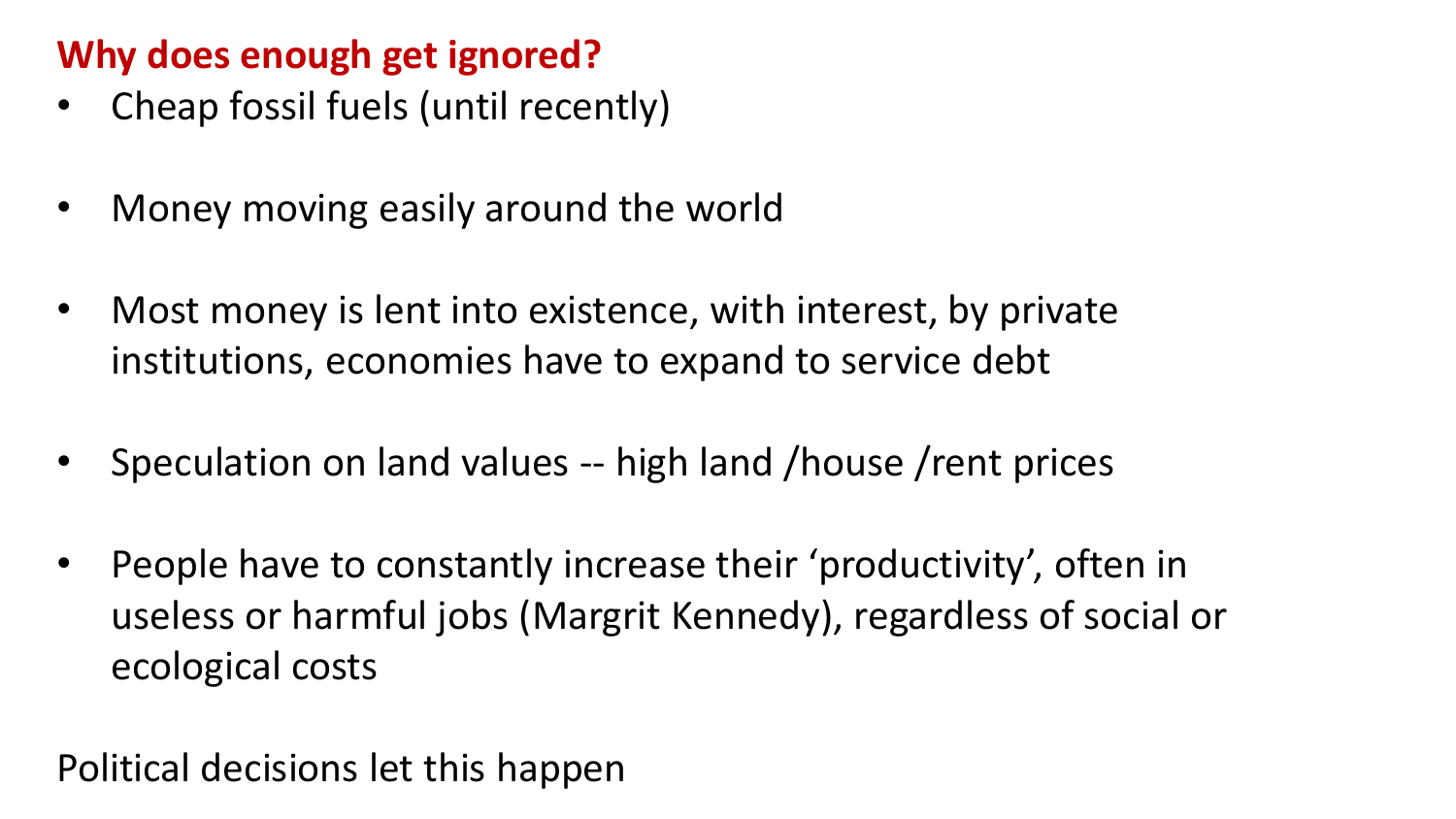**The global food system: a significant point to examine, because everybody eats: agriculture and food are both personal and political**

Rich countries

- concentrate on capital-intensive, low-labour, mechanisable, transportable commodities for export – eg wheat, maize, beef, dairy, rice (65% of global cropland devoted to 10 crops)
- minimise the numbers working in farming
- 'outsource' labour-intensive farming to poor countries, where labour is cheap and regulations may be less stringent -- large numbers of poor people, mostly far away, invisible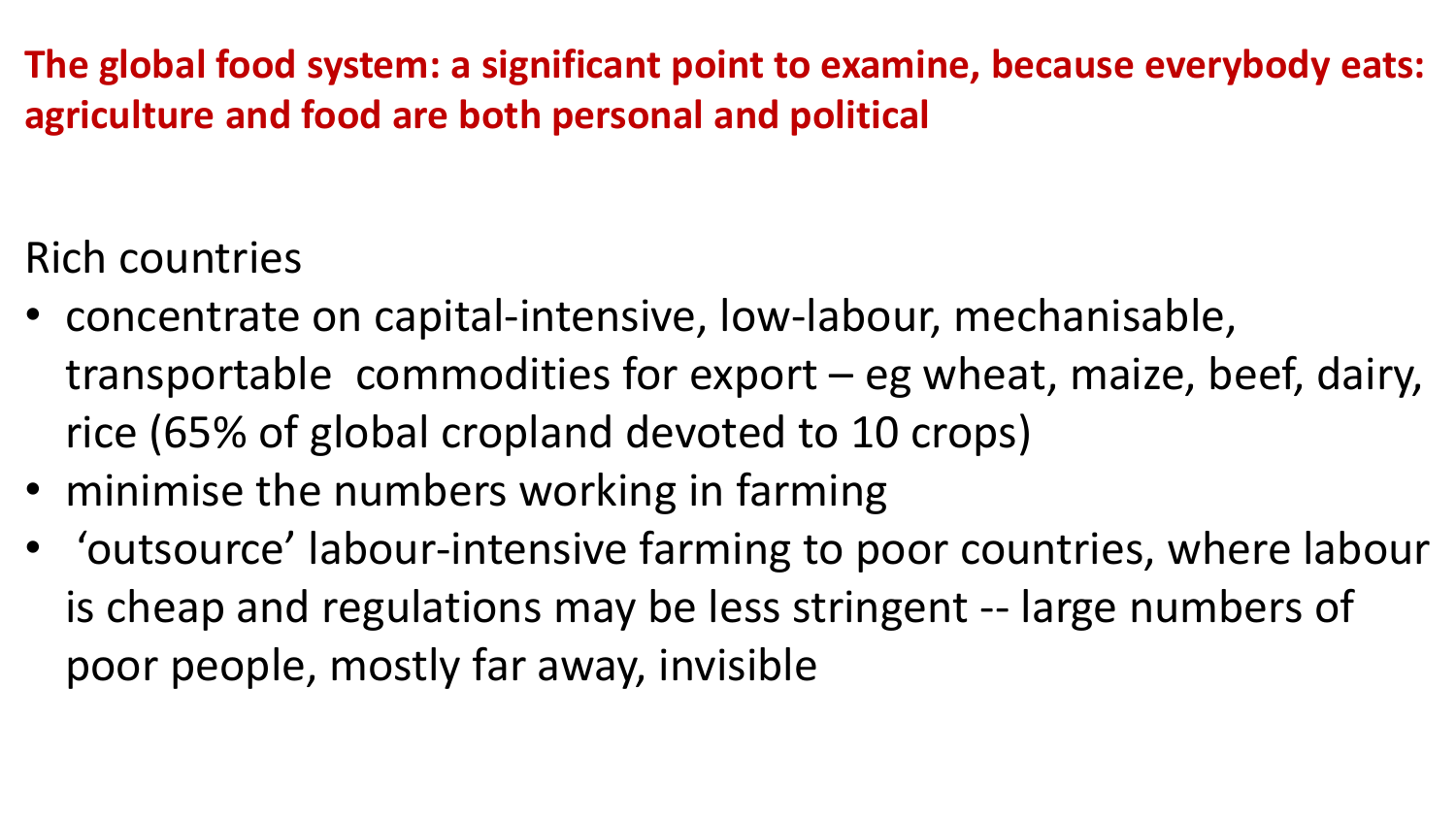#### **Intelligent agriculture of enough**

Farmers are not a homogeneous group, but many have been encouraged into this global system and have taken on debt in order to 'compete'

**The way of enough:**

**job-rich fossil-free agriculture** (mostly horticulture): useful rewarding work providing one of life's essentials.

Aim for about 20% of population involved in growing and preparing food for local populations

aim for adequate output with no fossil fuels

La **Via Campesina** -- promoting small diverse farms all over the world, food sovereignty,. **Irish Affiliate is Talamh Beo**

**Getting there:** Ease pressures to expand, for everybody (next slide)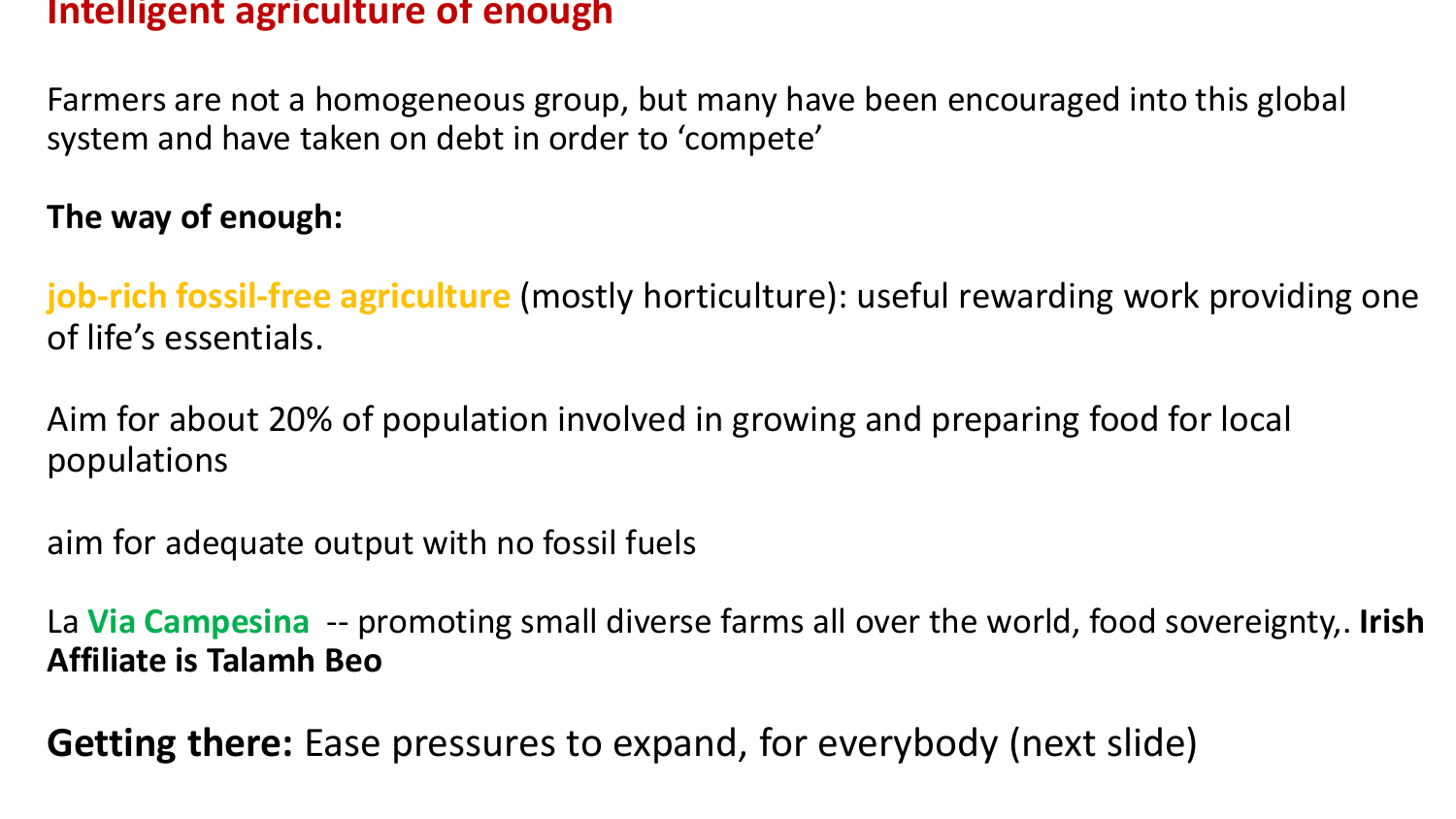#### **What might be 1:**

## **Lessening the pressures to expand and earn (for everyone): immediately do-able 'enough' measures – political decisions**

- **Social wage**: basic income, public services, housing, transport, other amenities (public luxuries); decrease pressures to maximise one's productivity; go beyond 'survival/firefighting' mode
- **Commons-based taxes** -- starting with site-value taxes (SVTs) -- curb speculation on property values and associated high prices /rents
- **Debt reconstruction**  with conditions
- Prevent land-grabs and re-possessions; keep land in use for farming

All in the context of strict environmental regulation and a massive educational programme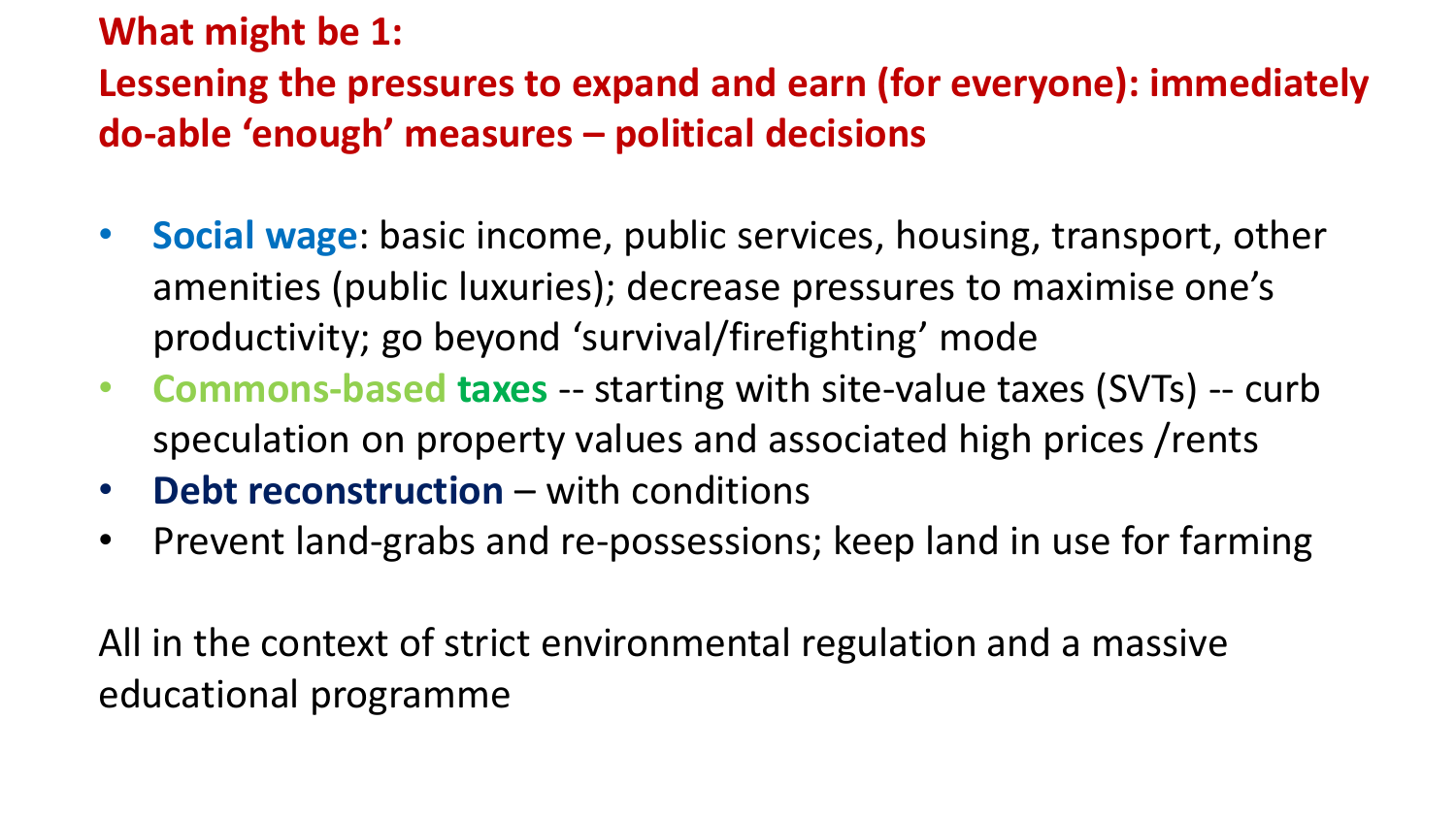## **What might be 2. Harder-to-achieve 'enough' measures: political caps and management upstream in economy**

- **Cap and Share**  hard and declining cap on fossil fuels, dividends for all economy has to adapt, with appropriate supports (BOGA – Beyond Oil and Gas Alliance is a start)
- **Caps** on extraction of other resources
- Cap on monetary **wealth** and asset accumulation
- **Public money systems** / debt-free money / public stakeholder banking / governments actively manage the supply of money in the economy – Eurozone task

**How likely are we to see such measures? What is and what might be?**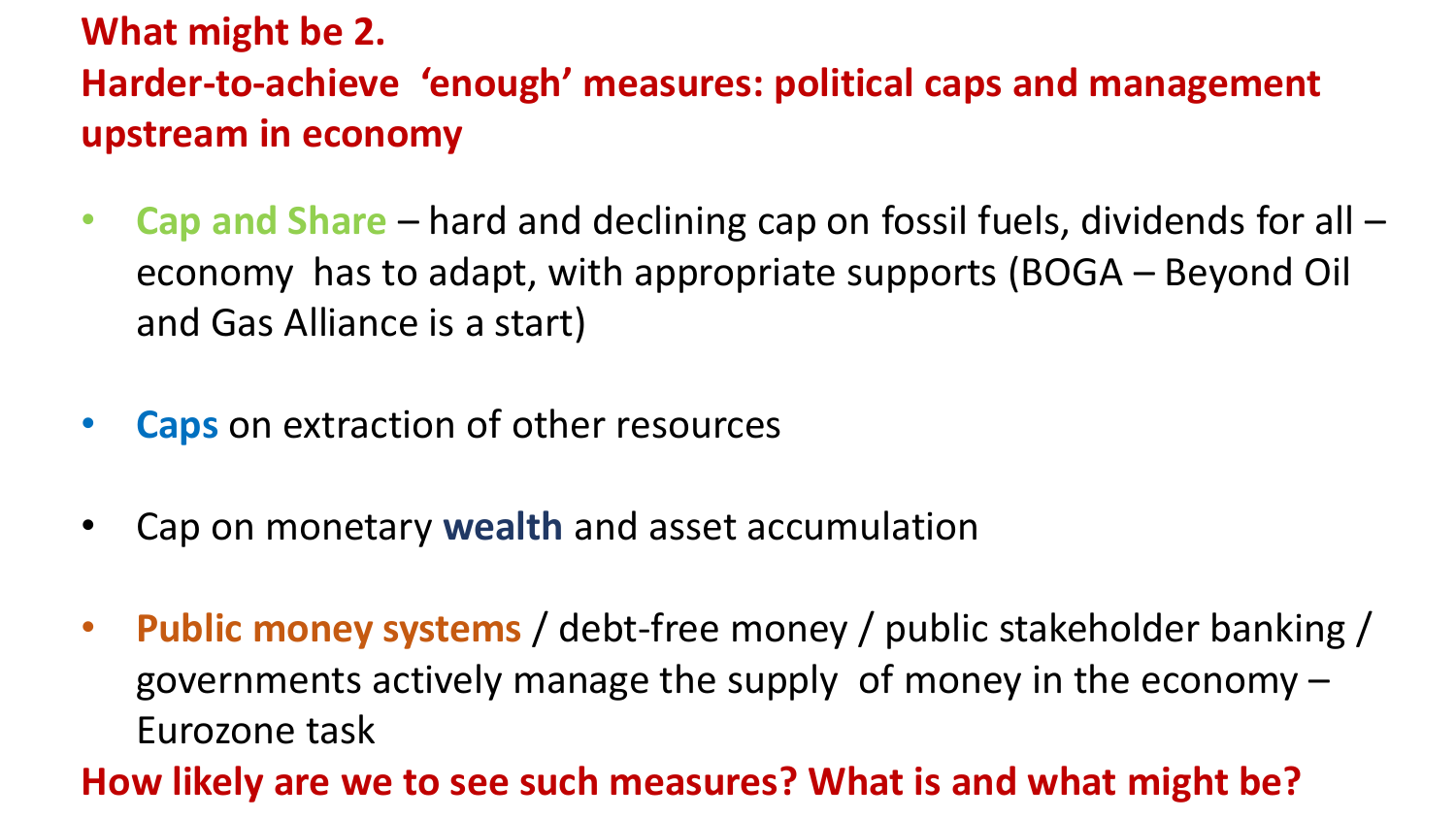## **Standing in the gap between what is and what might be: active, mature citizen-leaders engaged in sufficient, simultaneous**

**Coping**: quality of attention to oneself and to others; rest; renewal; health; appropriate load, speed and rhythm; kindness; leaving margins; even more important with increasing breakdowns **Critiquing:** close attention with our whole selves to what is really going on; not denying or playing down; who benefits from stories about progress, wealth, success? Economic literacy (but: paralysis of analysis)

**Resisting:** refusing dominant stories and practices; 'tell the truth'; strike; act with other people

**Creating/ crafting / building/ pioneering / participating** in communities and projects of sufficiency and care; political activism; building culture of enough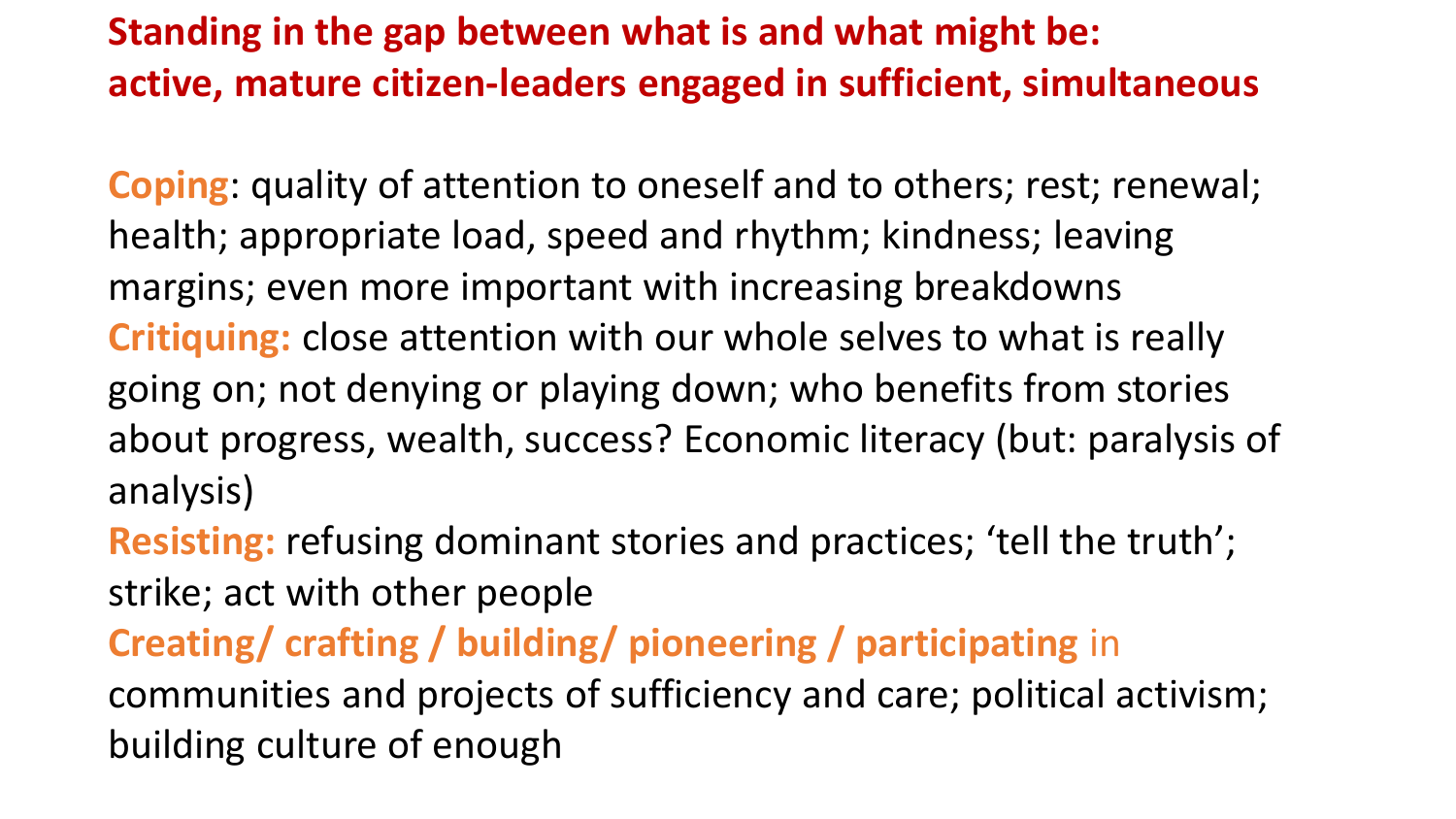Messy: like a household – oikos

-- simultaneous attention to multiple tasks and concerns

-- personal autonomy **and** healthy democratic systems – connected, interdependent

-- reconciliations rather than resolutions

– like a civic republic